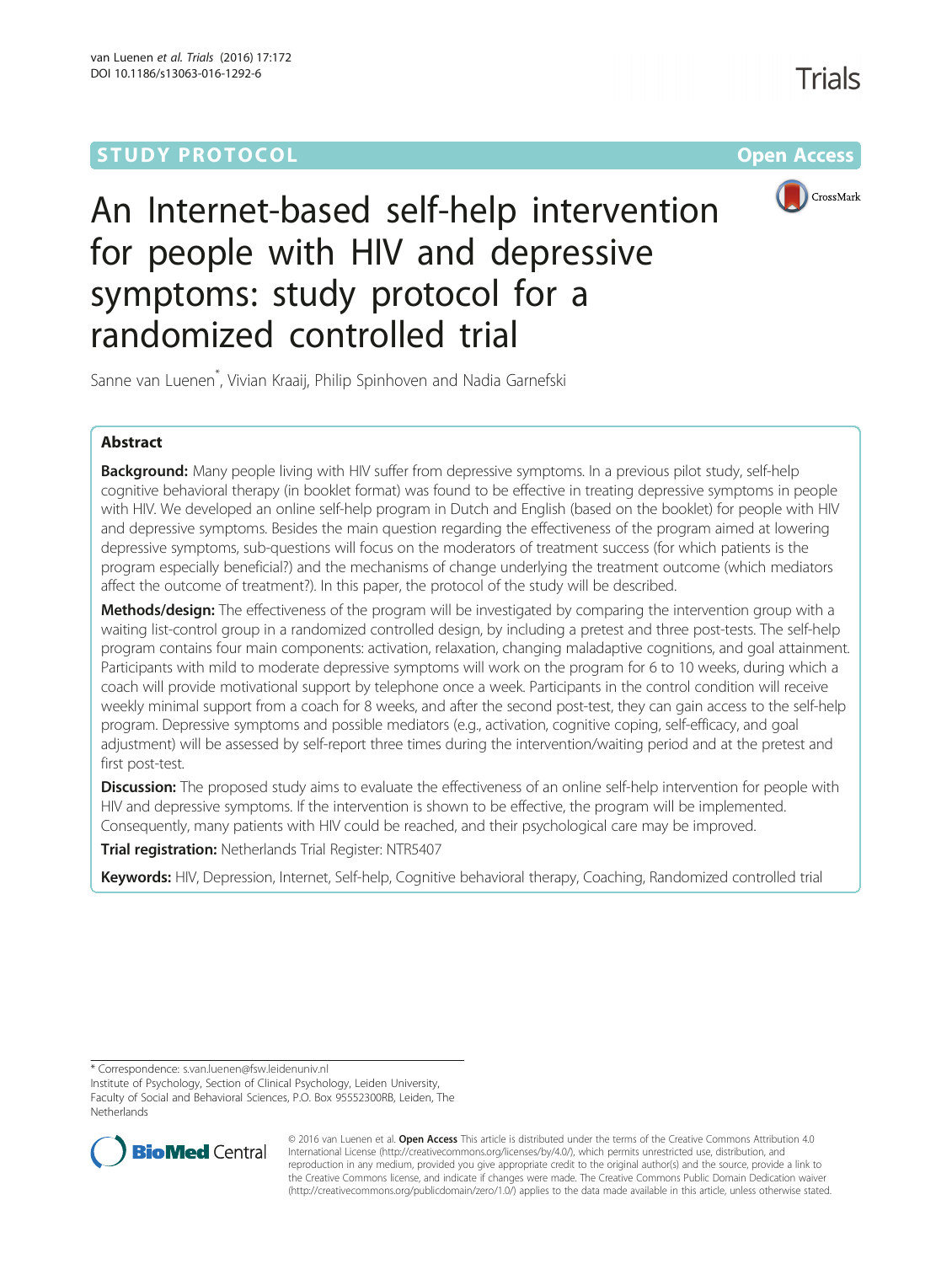# Background

Currently, HIV is a chronic disease that requires the use of medication. Along with the physical problems that people living with HIV (PLH) may experience (e.g., linked to the side effects of medication or comorbidities), psychological symptoms are also prevalent [[1, 2](#page-10-0)]. Specifically, depressive symptoms are often reported by PLH. Many PLH struggle, for example, with the daily use of medication and thinking about whom to tell about their HIV [\[3](#page-10-0)]. This and more general life stressors may lead to depressive symptoms in PLH. In turn, PLH with depressive symptoms have a higher chance of nonadherence to their medication [[4\]](#page-10-0). This can result in more physical symptoms and illness. Therefore, the treatment of depressive symptoms in PLH is important.

Various treatments are available for PLH with depressive symptoms. Group and individual therapies exist, and many of these contain cognitive behavioral components (see review studies [[5](#page-10-0)–[9\]](#page-10-0)). These treatments are effective in decreasing depressive symptoms and improving the quality of life in PLH [\[2](#page-10-0), [5](#page-10-0), [7](#page-10-0)–[9](#page-10-0)]. Furthermore, beneficial effects were also found for medication adherence [[6\]](#page-10-0).

These group and individual therapies have some disadvantages. First, patients and therapists should meet in person during office hours for the treatment. Second, the costs of these treatments are high. Third, for HIVspecific programs, the stigma is a significant barrier to service delivery and utilization [[10\]](#page-10-0). A self-help program could be a way to overcome these disadvantages and barriers. The evidence base for low-intensity interventions has been growing in recent years, with high-quality trials supporting the effectiveness of self-help cognitive behavioral therapy (CBT) for depression [[11](#page-10-0)–[13](#page-10-0)].

A low-cost CBT self-help booklet for PLH was developed based on prior research and a needs assessment [[14](#page-10-0)–[17](#page-10-0)]. The self-help booklet contains three main components: relaxation, changing maladaptive cognitions, and goal attainment. The effectiveness of this booklet was tested in a pilot randomized controlled trial (RCT) [[18\]](#page-10-0). The results indicated that this intervention was effective in reducing the depressive symptoms in PLH, compared to waiting list controls. However, in this RCT, 25 % of the participants dropped out during the intervention phase. Elements should therefore be added to retain more PLH in the program and to increase the effectiveness. In addition, several participants indicated they were worried that having the booklet in their home would disclose their HIV-positive status. They would have valued a less stigmatizing mode.

Therefore, the self-help booklet was converted into an Internet version. The online program contains eight lessons, which can be completed in 6 to 10 weeks. An online program has a lower stigma, is easily accessible, can reach more people, and has lower long-term costs. Previous studies showed that online self-help therapy for depression in people with chronic illness was effective [[19\]](#page-11-0). In addition to being converted from a booklet into an Internet version, the program was expanded in three ways in the proposed study:

- 1. An activation component was added, in which participants will be stimulated to perform (small) activities (e.g., wake up on time). Activation is often used in CBT for depression as a first step [[20\]](#page-11-0).
- 2. Minimal coaching with motivational interviewing will be offered. A meta-analysis [[12](#page-10-0)] showed a greater effectiveness of the Internet therapy when coaching was included, also when given in a minimal format. In addition, our recent studies including minimal coaching showed attrition rates between 10 and 15 % [\[21\]](#page-11-0).
- 3. Finally, in the current study, the online intervention will be available in Dutch and English to reach more PLH in the Netherlands (and possibly in other countries in the future).

In 2014, the development of the online program was finalized, and we asked a focus group (four volunteers from the Dutch HIV Association) to evaluate the program. Thereafter, we adapted the program, and we conducted a pilot study with 20 PLH with depressive symptoms (14 males; mean age = 48.65 years,  $SD = 10.86$ ) to test the feasibility of the program. Participants were approached via advertisements on the website and in the magazine of the Dutch HIV Association and were representative of the Dutch HIV population. The results of the pilot study showed that the program was effective in this small group; depressive symptoms decreased from pre-test to post-test. Furthermore, participants thought the program was easy to use and helpful to them. These results encouraged us to execute a large study on the effectiveness of the online self-help program.

The aim of the present paper is to describe the study protocol. The proposed study is a randomized controlled trial; the online self-help program will be compared with a waiting list control condition. The study will include a pretest and three post-tests for the intervention condition (directly after the intervention and 3 and 6 months afterward) and a pretest and two post-tests (directly after the 8-week waiting period and 3 months afterward) for the control condition. After the second post-test (5 months after the pretest), the participants in the control group can also begin the program. Concluding, we will investigate the effectiveness of the online self-help program in decreasing depressive symptoms in the short and long term. In addition, the moderators (for which patients is the program especially beneficial?) and mediators (which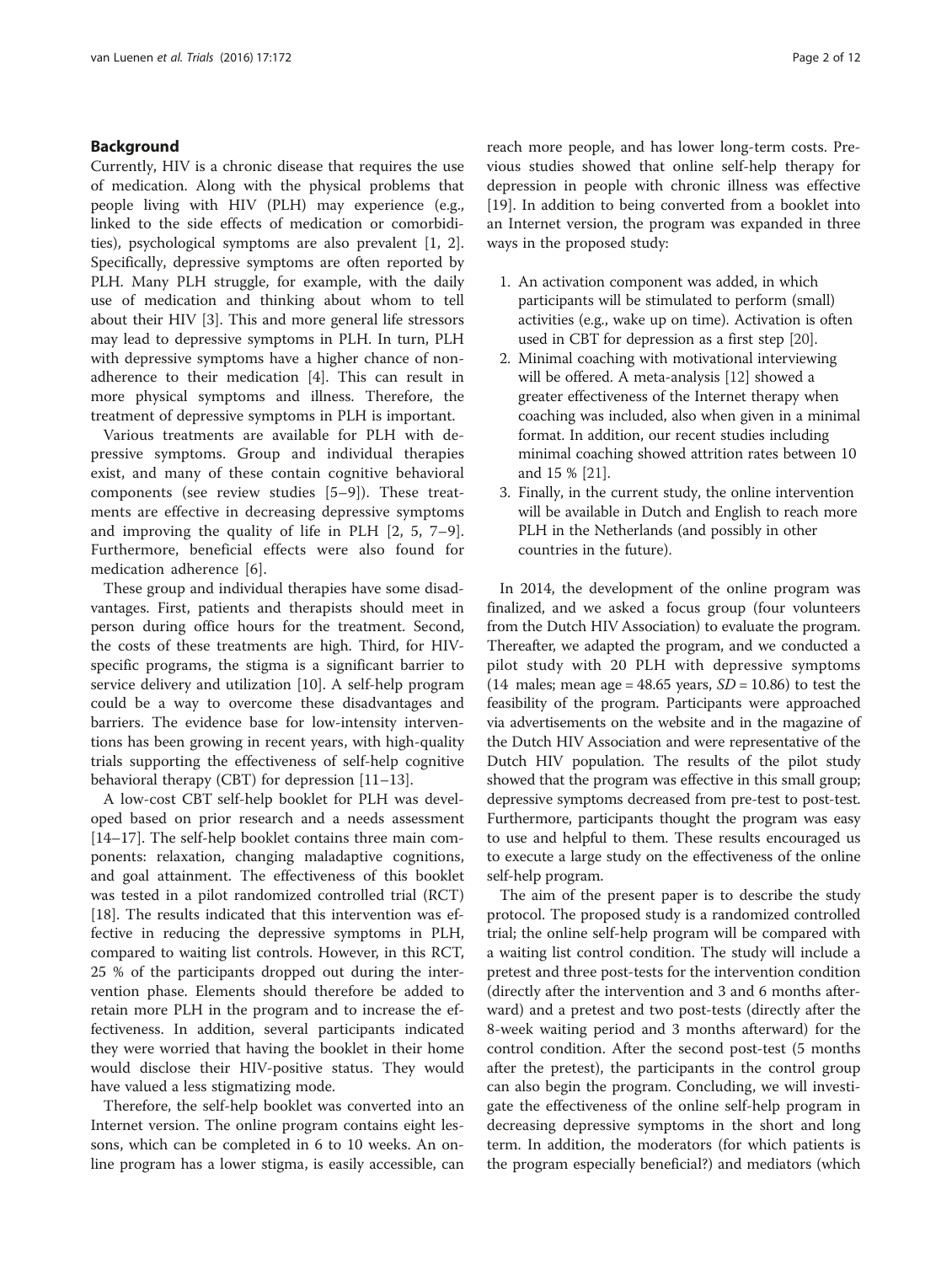mechanisms affect the outcome of treatment?) will be assessed.

# Methods/design

# Design

The study is a randomized controlled trial; participants will be randomly allocated to the intervention or the control group. Stratified randomization by treatment center and sex will be conducted. Stratification by sex is conducted, as there will be more male participants in the study, and the allocation of approximately the same number of females to the intervention group as to the control group is preferred. In addition, stratification by treatment center is being conducted because the number of (included) patients will differ among the treatment centers. Approximately equal allocation to each of the groups also in the small treatment centers, is important. This will be realized by creating random number tables for each treatment center, divided by sex. Randomization will take place in blocks of 12 participants for each treatment center. Males and females will represent separate blocks, with six males and six females for each treatment center, of which half will be randomly allocated to the intervention group, and half will be allocated to the control group. Participants, coaches, and researchers cannot be blind for allocation to conditions. Participants will be allocated to one of the conditions after the pretest. The random number tables will be created by an independent researcher, and the allocation sequence will be concealed from the main researcher, who enrolls and informs participants.

The design consists of multiple measurements, one pretest, three post-tests (two in the control group), and three assessments during the intervention/waiting period. Figure 1 shows a flow chart of the study design, and the SPIRIT Checklist is presented in Additional file [1.](#page-9-0) The study is approved by the medical ethics committee of the Leiden University Medical Center (LUMC; nr. P14.091). Online informed consent will be obtained from all participants.

## Participants

At least 200 participants who are PLH with mild to moderate depressive symptoms will be included. Participants will be approached in 23 of the 27 HIV treatment centers throughout the Netherlands during their regular visits to the HIV nursing consultants and doctors. To be eligible to participate in the study, a participant must meet all of the following criteria: being HIV positive, exhibiting mild to moderate depressive symptoms (defined as Patient Health Questionnaire 9 (PHQ-9) [[22\]](#page-11-0) score > 4 and < 20), age 18 and older, having sufficient knowledge of the Dutch or English language, able to access the



Internet, having an e-mail address, and available for the next 8 weeks to work on the intervention.

An eligible participant who meets any of the following criteria will be excluded from participation in the study: being in the first half year following HIV diagnosis, having severe cognitive impairments (e.g., forgetfulness), exhibiting severe depressive symptoms (defined as PHQ-9 score of 20 or higher), experiencing suicidal ideation (indicated by a  $score > 1$  on the suicide item of the PHQ-9), showing an absence of depressive symptoms (indicated by a PHQ-9 score of 4 or lower), undergoing treatment presently by a psychologist or psychiatrist, or on antidepressants for less than 3 months or has experienced a change of type or dose of antidepressants in the past 3 months. In case of severe depressive symptoms (using the set criterion) and/or suicide ideation, patients will be referred to their general practitioner or the HIV treatment center.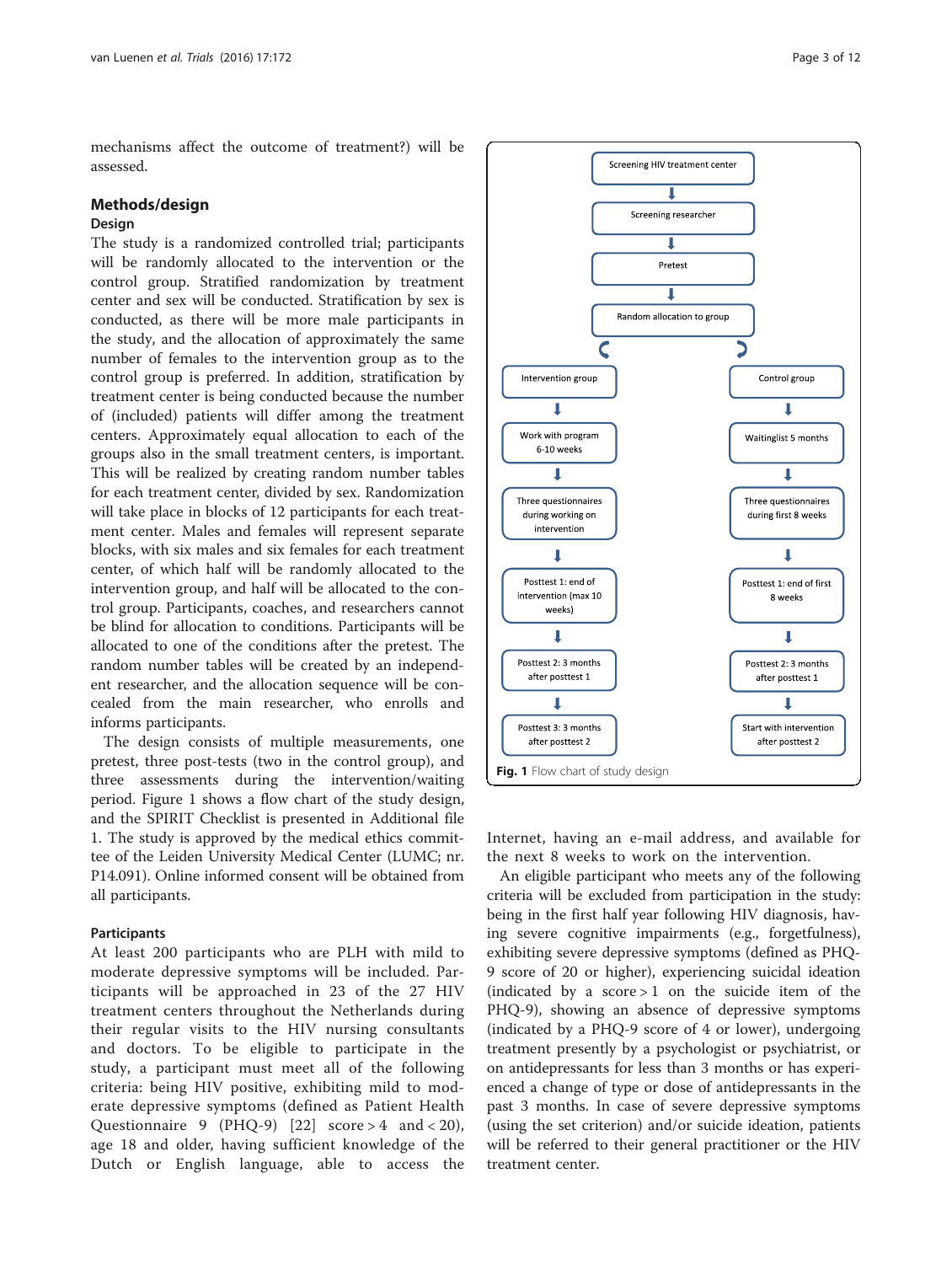#### Sample size

A power analysis was performed (with the program Power Analysis and Sample Size Software: PASS; [\[23\]](#page-11-0)) to determine the sample size needed to assess the longterm effect of the intervention on the primary outcome depressive symptoms. Based on a medium effect size of 0.50, which proved to be realistic according to the previous pilot RCT, and assuming an alpha of .05 and a power of .80, both groups should consist of 64 participants who complete the four measurements. This sample size is also large enough to detect moderate predefined two-way cross-product interactions, such as the interactions of group by sex. Taking into account a dropout rate of 15 % during working on the self-help program (based on our recent studies, which included coaching [[21\]](#page-11-0)), at least 150 patients should be allocated to the two groups at baseline ( $n = 75$  in each group). We will aim for at least 200 participants because dropout will also occur during the follow-up.

# Procedure

HIV nursing consultants and doctors in the treatment centers will screen as many PLH as possible for the level of depression at regular check-ups by means of the PHQ-2 [[24\]](#page-11-0). In some of the treatment centers, the Hospital Anxiety and Depression Scale (HADS [[25\]](#page-11-0)) will be used instead of the PHO-2 because this scale was already in use in these centers. HIV treatment centers will receive information about the study and a guideline for the screening. A form will be used for the screening, and the forms will be sent to the researchers. Patients will be screened over approximately 6 months; most patients visit the HIV treatment center once every 6 months. If the PHQ-2 score is > 0, patients may be referred to the researchers. Patients will receive written information about the study and permission will be asked to provide the researchers with their e-mail addresses and telephone numbers, so the researchers may contact the patients. The researchers will provide additional information to the patients and screen them more extensively with the PHQ-9. If the depression score is mild (PHQ-9  $> 4$ ) to moderate (PHQ-9  $< 20$ ), patients are eligible for the study and will be invited to participate. After giving online informed consent, participants will be asked for permission to inform their general practitioner and the HIV treatment center about participation in the study. Thereafter, all participants will complete the pretest via online questionnaires (T0). Next, participants will be randomly allocated to either the intervention or the control condition. At the start of the intervention, the personal coach will contact the participant by telephone in order to check and improve motivation by using the technique of motivational interviewing.

Subsequently, participants in the intervention group will follow the self-help program for 6 to 10 weeks and receive support from a coach (see study conditions). They will be asked to fill out online questionnaires three times during the intervention, after they complete the program (T1, a maximum of 10 weeks after T0), 3 months later (T2), and again 3 months later (T3). Participants who are allocated to the control condition will receive minimal support for 8 weeks (for details see study conditions). They will also be asked to fill out the questionnaires, including the T2. After the T2 (which is completed approximately 5 months after T0), the participants will also receive the online intervention. Coaches will monitor the well-being of participants in both groups (see ethical precautions). We will raffle off gift cards and iPods among the participants who completed all questionnaires during the study.

# Study conditions

# Online self-help intervention

The self-help intervention is grounded in the theories of self-regulation and stress-coping, incorporating techniques of CBT and stress-management. The content of the program reflects four main components covered in eight lessons: activation, relaxation, changing maladaptive cognitions, and goal attainment. The program contains a combination of psycho-education, exercises, and assignments, all strengthened by motivation and support to increase the effectiveness and to minimize the attrition over time.

The intervention is offered through a secured website that contains the complete work program. Participants work on the intervention 1-2 hours a week for a period of 6-10 weeks. The program starts with an introduction, and participants are asked to think of a small activity to perform (e.g., taking a short walk; lesson 1). They are stimulated to perform this activity in the following weeks and to expand this to other activities. Furthermore, participants will be instructed to do relaxation exercises and to continue these exercises in the coming weeks (lesson 2). Thereafter, participants learn to identify and change irrational cognitions (by challenging negative thoughts) and to evoke a strong and positive feeling when they experience negative feelings (lessons 3-5). Furthermore, participants are guided to formulate a new, realistic, concrete goal (such as quit smoking) and work on the stepwise attainment of this goal (lessons 6-7). Finally, the participant will work on a concluding and summarizing lesson (lesson 8). All participants will receive support from a coach during the intervention (see below).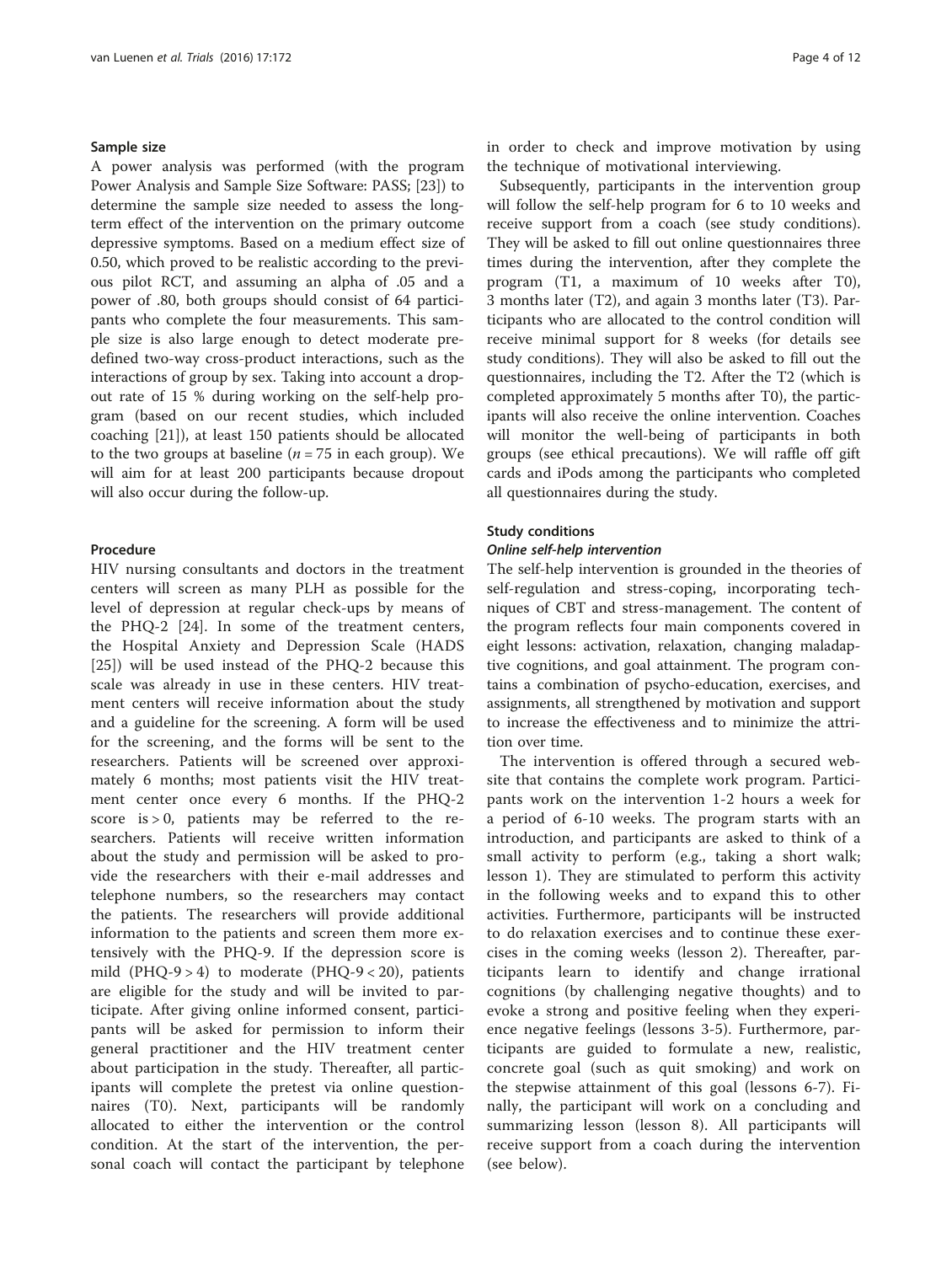#### Waiting list control condition

Participants randomized to the control group will be placed on a waiting list and will receive the intervention after T2. They will receive an initial phone call to explain the procedures (to minimize attrition). Participants will receive minimal support from a coach (see below).

# Support from a coach

Participants in the intervention group will be allocated to a coach, who will provide motivation and support throughout the program. During the first telephone contact, the coach will introduce the program, motivate the participant, and address technical aspects. Once a week, a prescheduled telephone call of approximately 15 minutes will be arranged between the participant and the allocated coach. Coaching will be provided through queries about the participant's progress, motivational remarks, support in case problems are encountered, and encouragement to continue the program. Coaching will not include formal psychotherapy and will be provided until the participant completes the program or for a maximum of 10 weeks. If the participant is not finished with the program after 10 weeks, the coaching will end, but the participant can continue the program.

Participants in the control group will also be allocated to a coach, who will provide minimal support over 8 weeks. Participants will have a pre-scheduled weekly telephone call of approximately 5 minutes with the coach. The coach will address the well-being of the participant. Coaches will try to prevent participant dropout and monitor their depressive symptoms. When depressive symptoms or suicidal thoughts increase, the coach will act appropriately (see ethical precautions).

A protocol for coaching will be used, with guidelines available for the provision of support. Coaches will receive a short training to inform them about the study and the coaching procedures. After each telephone call, coaches will note the elements that were used during the call (e.g., motivation, support) to monitor treatment integrity. Coaches will be Master students in clinical psychology or individuals with a Master's degree in the field of psychology. The coaches will have completed clinical courses during their Master's degree program in which they learned communication skills, interview techniques, and treatment strategies. In addition, coaches will be selected in a personal interview on the basis of adequate communication skills for the support and motivation of participants. Coaches will be supervised by the researchers and a psychotherapist. Once every 2 weeks (every week during the first month of the study), the coaches and the main researcher will hold an intervision meeting. Coaches can discuss difficulties and questions with each other and the researcher. If a

problem arises between intervision sessions, the coach may contact the researcher. The researcher and the coach can consult a psychotherapist if necessary.

# Ethical precautions

Coaches will monitor the well-being of participants in both the intervention and control groups. Each week, they will ask how the participant is doing. When depressive symptoms worsen or when suicidal thoughts increase, the coach will discuss this with the participant. The coach can refer the participant to the general practitioner or the HIV treatment center, if necessary. The coach can discuss this with the researcher and the psychotherapist. When a participant is referred for more intensive treatment from a psychologist or psychiatrist, the participant may continue with the study. As this may influence the outcomes, the referral will be added as a covariate in the analysis.

Participants will complete questionnaires to assess depressive symptoms during the course of the study. When depressive symptoms of a participant increase, the researcher will notify the coach about this. The coach will discuss this increase of symptoms with the participant and will act appropriately. These guidelines are also described in the protocol for coaches.

# Assessments

All assessments are self-reports and will be conducted online (except for the PHQ-2, which will be on paper for screening by the HIV nursing consultants and doctors and the PHQ-9, which will be used by the researchers for screening by telephone). Table [1](#page-5-0) depicts all the assessment instruments that will be used in each stage of the study. The primary outcome is depression severity, as measured by the PHQ-9 [[22\]](#page-11-0) and the Center for Epidemiologic Studies Depression Scale (CES-D [[26\]](#page-11-0)). Secondary outcomes are physical tension, activation (Behavioral Activation for Depression Scale (BADS) [[27](#page-11-0)]), cognitive reappraisal (Emotion Regulation Questionnaire (ERQ) [[28](#page-11-0)]), cognitive coping (Cognitive Emotion Regulation Questionnaire (CERQ) [[29\]](#page-11-0)), depressive thoughts (Crandell Cognitions Inventory (CCI) [[30\]](#page-11-0)), behavioral coping (Behavioral Emotion Regulation Questionnaire (BERQ) Kraaij & Garnefski, unpublished questionnaire), coping self-efficacy (Kraaij & Garnefski, unpublished questionnaire), goal adjustment (Goal Disengagement and Reengagement Scale [[31\]](#page-11-0)), personal growth (Garnefski & Kraaij, unpublished questionnaire), symptoms of anxiety (Generalized Anxiety Disorder 7 (GAD-7) [\[32](#page-11-0)]), negative life events (Life Events Scale, [[33](#page-11-0)]), motivation to start with the intervention, compliance, dropout and reasons for dropout, medical data, and user satisfaction.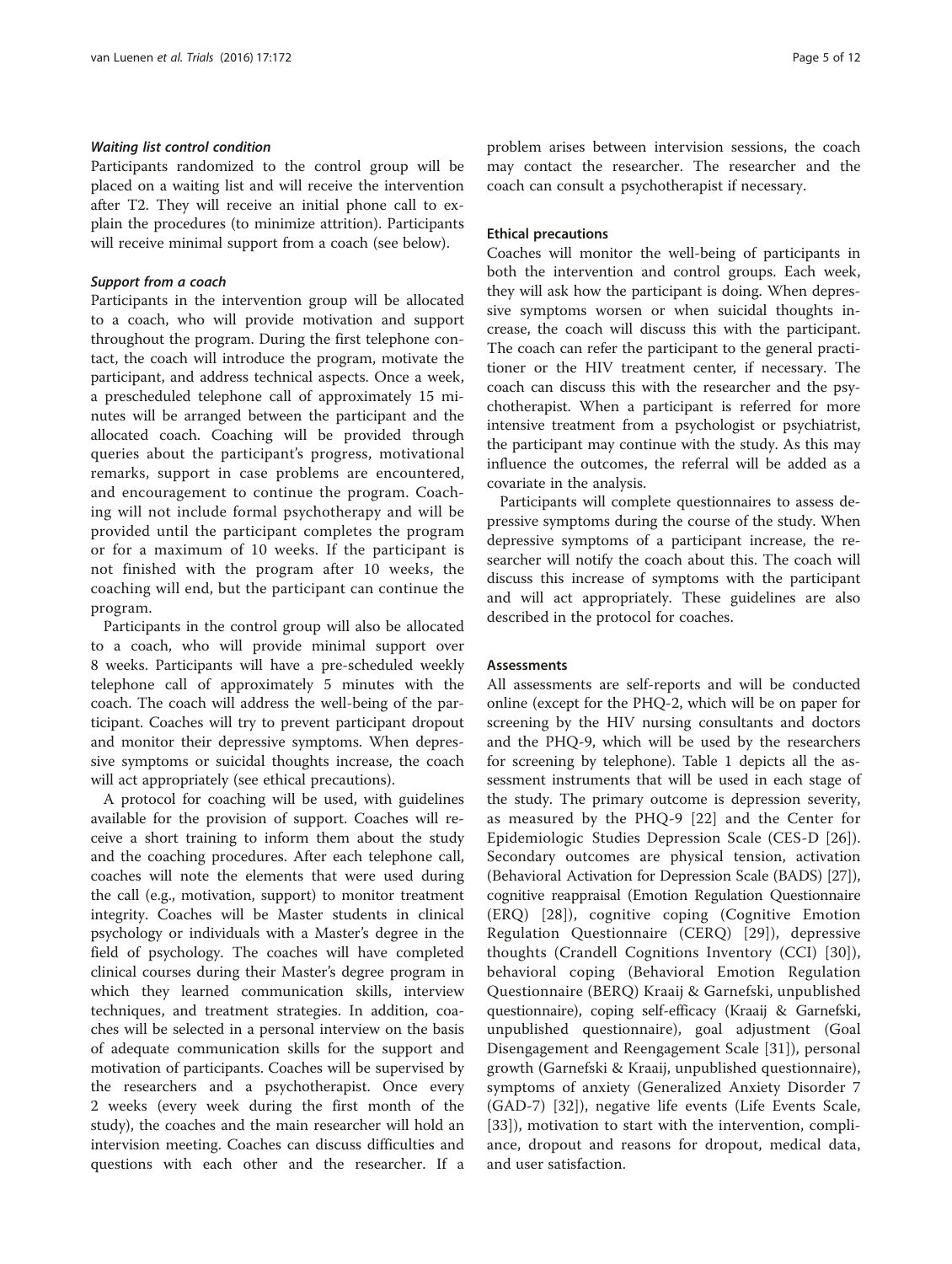| Assessment                                            | Screening HIV<br>treatment centers researchers<br>$(+/- 5$ minutes) | Screening<br>$(+/- 10$ minutes) | T0: Pretest<br>$(+/- 25$ minutes) | intervention<br>/waiting period<br>$(+/- 10$ minutes) | Three times during T1: post intervention T2: 3-month<br>/waiting<br>period: 6-10<br>weeks after T0<br>$(+/- 20$ minutes) | follow-up<br>$(+/- 20$ minutes) | T3: 6-month<br>follow-up <sup>1</sup><br>(+/- 20 minutes) |
|-------------------------------------------------------|---------------------------------------------------------------------|---------------------------------|-----------------------------------|-------------------------------------------------------|--------------------------------------------------------------------------------------------------------------------------|---------------------------------|-----------------------------------------------------------|
| PHQ-2 or HADS                                         | $\mathsf X$                                                         | $\overline{\phantom{a}}$        | $\overline{\phantom{a}}$          |                                                       | $\overline{\phantom{a}}$                                                                                                 | $\overline{\phantom{a}}$        | $\overline{\phantom{a}}$                                  |
| PHQ-9                                                 |                                                                     | $\times$                        | $\mathsf X$                       |                                                       | $\mathsf X$                                                                                                              | Χ                               | $\mathsf X$                                               |
| CES-D                                                 |                                                                     |                                 | X                                 |                                                       | $\mathsf X$                                                                                                              | Χ                               | X                                                         |
| Demographics<br>and other<br>information              |                                                                     |                                 | $\mathsf X$                       |                                                       | $\mathsf X$                                                                                                              | $\mathsf X$                     | $\mathsf X$                                               |
| Physical tension<br>questionnaire                     | $\sim$                                                              |                                 | $\mathsf X$                       | $\mathsf X$                                           | $\mathsf X$                                                                                                              | $\mathsf X$                     | $\mathsf X$                                               |
| <b>BADS</b>                                           |                                                                     |                                 | $\mathsf X$                       | Χ                                                     | $\mathsf X$                                                                                                              | Χ                               | $\times$                                                  |
| ERQ                                                   |                                                                     |                                 | $\mathsf X$                       | X                                                     | $\times$                                                                                                                 | Χ                               | $\times$                                                  |
| CERQ                                                  |                                                                     |                                 | $\mathsf X$                       | Χ                                                     | $\mathsf X$                                                                                                              | Χ                               | $\times$                                                  |
| CCI                                                   |                                                                     |                                 | $\mathsf X$                       |                                                       | $\mathsf X$                                                                                                              | X                               | $\times$                                                  |
| Self-efficacy<br>questionnaire                        |                                                                     |                                 | $\mathsf X$                       | $\mathsf X$                                           | $\mathsf X$                                                                                                              | $\mathsf X$                     | $\times$                                                  |
| Goal<br>disengagement<br>and<br>reengagement<br>scale |                                                                     |                                 | $\mathsf X$                       | $\mathsf X$                                           | $\mathsf X$                                                                                                              | $\mathsf X$                     | $\mathsf X$                                               |
| <b>BERQ</b>                                           |                                                                     |                                 | $\mathsf X$                       |                                                       | X                                                                                                                        | X                               | $\times$                                                  |
| Personal growth -<br>questionnaire                    |                                                                     |                                 | $\mathsf X$                       |                                                       | $\mathsf X$                                                                                                              | $\mathsf X$                     | X                                                         |
| GAD-7                                                 |                                                                     |                                 | $\mathsf X$                       |                                                       | $\mathsf X$                                                                                                              | Χ                               | $\mathsf X$                                               |
| PHQ-4                                                 |                                                                     |                                 |                                   | Χ                                                     | ÷.                                                                                                                       |                                 | ÷.                                                        |
| Life Events Scale                                     |                                                                     |                                 | X                                 |                                                       | X                                                                                                                        | Χ                               | X                                                         |
| Motivation                                            |                                                                     |                                 | $\mathsf X$                       |                                                       |                                                                                                                          |                                 |                                                           |
| Compliance                                            |                                                                     |                                 |                                   | Χ                                                     | $\mathsf X$                                                                                                              | $X^1$                           | $\mathsf X$                                               |
| Dropout                                               |                                                                     |                                 |                                   | Χ                                                     | $\mathsf X$                                                                                                              | Χ                               | X                                                         |
| Medical data                                          |                                                                     |                                 | $\mathsf X$                       |                                                       |                                                                                                                          |                                 | $\mathsf X$                                               |
| User satisfaction<br>questionnaire                    | $\overline{\phantom{a}}$                                            |                                 |                                   |                                                       | X                                                                                                                        |                                 |                                                           |

#### <span id="page-5-0"></span>Table 1 Overview of assessments during the study

PHQ-2 Patient Health Questionnaire 2, HADS Hospital Anxiety and Depression Scale, PHQ-9 Patient Health Questionnaire 9, CES-D Center of Epidemiologic Studies Depression Scale, BADS Behavioral Activation for Depression Scale, ERO Emotion Regulation Questionnaire, CERO Cognitive Emotion Regulation Questionnaire, CCI Crandell Cognitions Inventory, BERQ Behavioral Emotion Regulation Questionnaire, GAD-7 Generalized Anxiety Disorder 7, PHQ-4 Patient Health Questionnaire 4 <sup>1</sup>Not sent to participants in the control group

As potential moderators of treatment outcome demographic variables (sex, age, education, and nationality), clinical and psychological characteristics (severity of depressive symptoms at baseline, anxiety symptoms at baseline, coping self-efficacy, physical health, HIV status, motivation, and alcohol and drug use) will be tested at first. Previous research indicated that some of these moderators (e.g., sex and baseline depression severity) might be important in online CBT for depression [[34, 35](#page-11-0)]. In addition, other possible moderators will be investigated exploratory.

The mediator variables and the dependent variable will be measured three times during the intervention/waiting

period, at the pretest, and at the first post-test. The following mediator variables will be assessed in the study: activation (two items of the BADS), physical tension (two items), cognitive reappraisal (two items of the ERQ), cognitive coping (12 items of the CERQ), goal adjustment (two items of the Goal Disengagement and Reengagement Scale), symptoms of anxiety (PHQ-4 [\[36](#page-11-0)]), and coping self-efficacy (two items). The dependent variable in the mediational analysis is the depressive symptoms (PHQ-4). The questions (regarding, for example, symptoms and cognitions) that will be asked during the intervention/waiting period will refer to the last week. The assessments will be administered three times during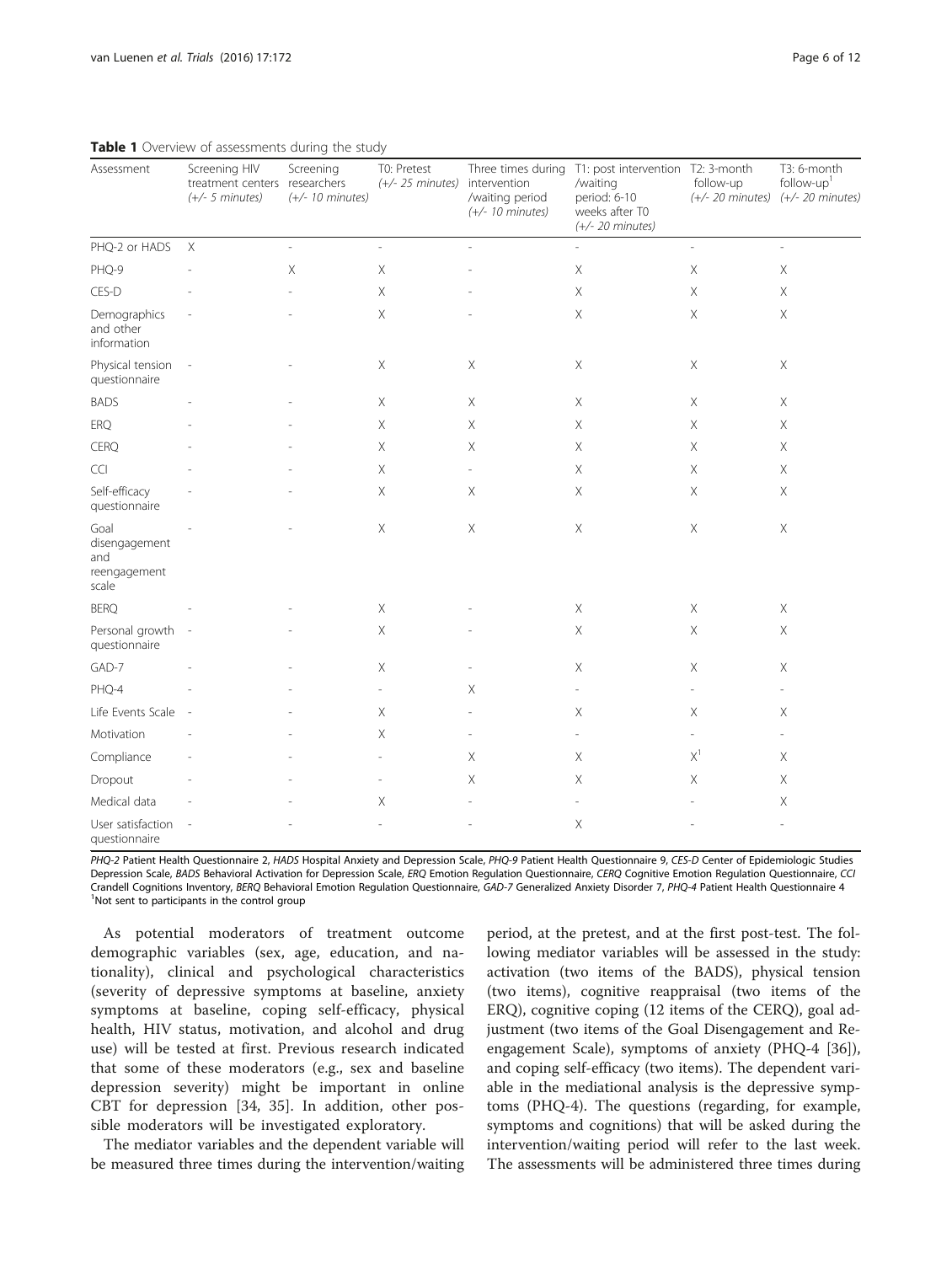the intervention/waiting period because, at these moments, we expect change in the mediating variables. The assessments are linked to the lessons of the self-help program for participants in the intervention group. At the first measurement, we expect a change in the behavioral activation; at the second measurement, we expect a change in the physical tension; at the third measurement, we expect a change in the cognitive reappraisal and cognitive coping; and at the post-test, we expect a change in the goal adjustment. Coping self-efficacy and anxiety are expected to change over the entire course of the treatment.

#### Patient Health Questionnaire 9 (PHQ-9)

Depressive symptoms will be measured with the PHQ-9 at the pre- and post-tests [\[22](#page-11-0)]. The questionnaire consists of nine items and includes the DSM-V criteria for a major depressive disorder. The items are rated on a four-point scale ranging from 0 "not at all" to 3 "nearly every day," e.g., "Over the last two weeks, how often have you been bothered by: little interest or pleasure in doing things?" Scores range from 0 to 27, and cutpoints of 5, 10, 15, and 20 represent mild, moderate, moderately severe, and severe levels of depressive symptoms. The PHQ-9 is sensitive to change, has good sensitivity and specificity for detecting depressive disorders, and has adequate psychometric properties [\[37\]](#page-11-0). Furthermore, the questionnaire is often used with PLH [\[38](#page-11-0)]. This questionnaire will be used to screen participants on depressive symptoms and to measure change in depressive symptoms from baseline to the post-tests.

# Center of Epidemiologic Studies Depression Scale (CES-D)

The CES-D [[26\]](#page-11-0) will be used to measure depressive symptoms during the past week. The questionnaire consists of 20 items, such as "During the past week: I felt sad." Items are rated on a four-point scale ranging from 0 "rarely or none of the time (less than 1 day)" to 3 "most or all of the time (5-7 days)." Total scores can range from 0 to 60, and the cut-off score for clinical depression is 16. The internal consistency, reliability, and convergent validity of the CES-D are adequate [[26](#page-11-0), [39](#page-11-0)], and sensitivity and specificity are high [\[40](#page-11-0)]. Furthermore, the questionnaire is often used with PLH [[41](#page-11-0)]. We will use this questionnaire to measure the change in depressive symptoms from the pretest to the post-tests.

#### Demographic variables and other information

A self-designed questionnaire will be used to ask participants about sex, age, educational level, nationality, marital status, sexual orientation, social support, disclosure of HIV positive status, alcohol and drug use, previous depressive and anxiety episodes, treatment of psychological symptoms, and physical health. This information will be used to describe the demographic and clinical characteristics of the sample. In the follow-up assessments, questions will be asked about the use of medication for psychological problems and treatment received from a psychologist or a psychiatrist since the start of the study. The use of medication and treatment received will be added as covariates in the analysis.

Furthermore, participants will complete a selfdesigned questionnaire about information regarding the HIV infection. Questions include time since the HIV diagnosis, how the infection occurred, symptoms of the infection, cluster of differentiation 4 (CD4) cell count, viral load, use of highly active antiretroviral therapy (HAART), medication adherence, and side effects of the medication. This information will be used to describe the HIV status and use of HAART by the sample.

#### Physical tension questionnaire

Physical tension will be measured with a self-designed 10-item questionnaire. Questions include difficulty to relax, ways to relax, and symptoms of physical tension (e.g., trembling hands, tense neck and shoulder muscles, and increased heart rate). Items can be answered on a three-point scale (no, sometimes, and yes). Higher scores reflect less physical tension.

# Behavioral Activation for Depression Scale (BADS)

The subscale activation of the BADS [\[27\]](#page-11-0) will be used to measure activation during the past week. The subscale consists of seven items that will be measured on a seven-point scale ranging from 0 "not at all" to 6 "completely," e.g., "I am content with the amount and types of things I did." Higher scores reflect greater levels of activation. The psychometric properties of the Dutch BADS are adequate [[42](#page-11-0)].

#### Emotion Regulation Questionnaire (ERQ)

The reappraisal subscale of the ERQ [[28](#page-11-0)] will be used to measure the cognitive reappraisal. The six items are rated on a scale ranging from 1 "strongly disagree" to 7 "strongly agree," e.g., "When I want to feel less negative emotion, I change the way I'm thinking about the situation." Higher scores indicate that cognitive reappraisal is often used to regulate emotions. The convergent and discriminant validity of the ERQ are adequate [\[28\]](#page-11-0).

# Cognitive Emotion Regulation Questionnaire (CERQ)

The subscales rumination, catastrophizing, positive refocusing, refocus on planning, positive reappraisal, and putting into perspective of the CERQ [[29](#page-11-0)] will be used to measure the use of these cognitive coping strategies when thinking about having HIV. The subscales consist of four items each, which will be rated on a five-point scale ranging from 1 "(almost) never," to 5 "(almost)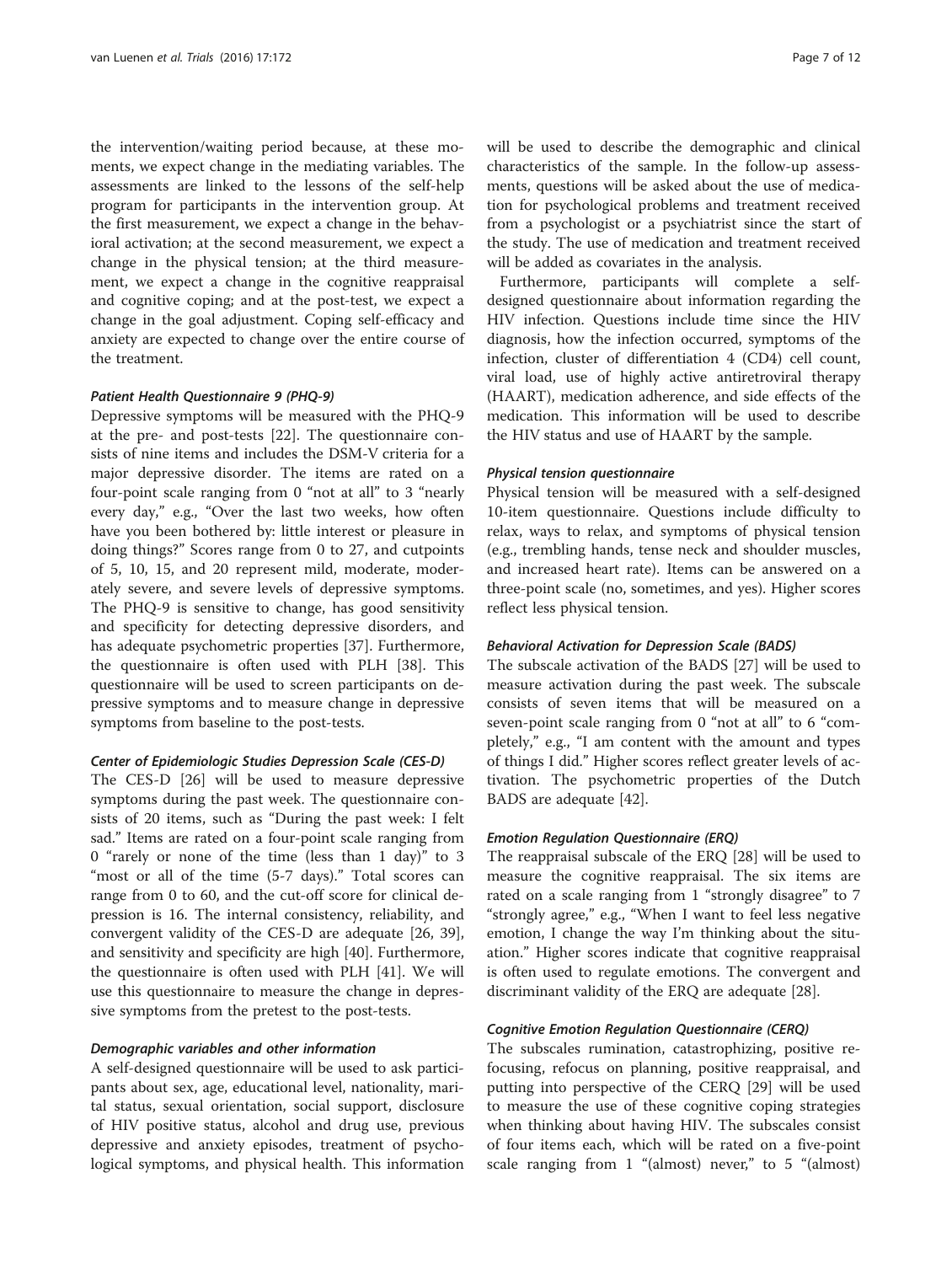always." Higher scores on a subscale indicate that this cognitive coping strategy is often used when thinking about having HIV. Examples of items include "I keep thinking about how terrible it is that I have HIV" (catastrophizing) and "I think about pleasant experiences" (positive refocusing). The psychometric properties of the CERQ are adequate [[43](#page-11-0)].

#### Crandell Cognitions Inventory (CCI)

The hopelessness subscale of the CCI [[30\]](#page-11-0) will be used to measure black and white depressive thoughts. The subscale consists of seven items that are rated on a fivepoint scale ranging from 1 "(almost) never" to 5 "(almost) always," e.g., "I'll never feel good again." Higher scores indicate a higher frequency of black and white depressive thinking. The reliability and validity of the CCI are good [\[30](#page-11-0), [44](#page-11-0)].

#### Coping self-efficacy questionnaire

Self-efficacy to cope with having HIV will be measured with a self-designed eight-item questionnaire (Kraaij & Garnefski, unpublished questionnaire). The questionnaire is based on the Generalized Self-Efficacy Scale, which has a good reliability and validity [[45](#page-11-0)]. Items will be measured on a five-point scale ranging from 1 "totally disagree" to 5 "totally agree," e.g., "I have the necessary skills to deal with having HIV." High scores reflect more self-efficacy to cope with having HIV.

#### Goal Disengagement and Reengagement Scale

Goal adjustment will be measured with the Goal Disengagement and Reengagement Scale [[31](#page-11-0)]. We slightly adapted the scale so that questions will be asked regarding the disengagement and reengagement of goals that one has to stop pursuing because of having HIV. The scale consists of four items that measure goal disengagement (e.g., "If I have to stop pursuing an important goal in my life because I have HIV, it's easy for me to reduce my effort toward the goal") and six items that measure goal reengagement (e.g., "If I have to stop pursuing an important goal in my life because I have HIV, I start working on other new goals"). Items are measured on a five-point scale ranging from 1 "totally disagree" to 5 "totally agree." Higher scores indicate more goal disengagement and reengagement. A question about new goals that have already been found will be added: "I have already found new goals." This last question will be handled separately, with higher scores indicating that more new goals were found.

# Behavioral Emotion Regulation Questionnaire (BERQ)

The subscales seeking distraction, actively approaching, seeking social support, and withdrawal from the BERQ (Kraaij & Garnefski, unpublished questionnaire) will be

used to measure the use of these behavioral strategies to cope with having HIV. Each subscale consists of four items that will be measured on a five-point scale ranging from 1 "never/hardly ever" to 5 "(nearly) always," e.g., "I do other things to distract myself." Higher scores on a subscale indicate that the strategy is often used to cope with having HIV. A previous study (Kraaij & Garnefski, in preparation) has shown a good reliability of this questionnaire.

# Personal growth questionnaire

Personal growth due to having HIV will be measured with a self-designed five-item questionnaire (Garnefski & Kraaij, unpublished questionnaire). Items will be rated on a five-point scale ranging from 1 "not at all" to 5 "certainly," e.g., "Because of having HIV I appreciate life more." High scores indicate personal growth due to having HIV. In a previous study, the reliability of this questionnaire was adequate [\[15\]](#page-10-0).

#### Generalized Anxiety Disorder 7 (GAD-7)

The severity of symptoms of anxiety will be investigated with the GAD-7 [\[32\]](#page-11-0). The questionnaire consists of seven items that are rated on a four-point scale ranging from 0 "not at all" to 3 "nearly every day," e.g., "Over the last 2 weeks, how often have you been bothered by: feeling nervous, anxious or on edge." Higher scores indicate more anxiety symptoms. The psychometric properties of the GAD-7 are adequate, and the scale also may be used as a screener for panic, social anxiety, and posttraumatic stress disorder [\[37](#page-11-0)].

# Patient Health Questionnaire 2 and Patient Health Questionnaire 4 (PHQ-2 and PHQ-4)

The PHQ-4 [\[36](#page-11-0)] will be used to assess depressive and anxiety symptoms during the intervention or waiting period (for the mediational analysis). It consists of the first two questions of the PHQ-9 and the first two questions of the GAD-7. Items are rated on a four-point scale ranging from 0 "not at all" to 3 "nearly every day." Higher scores indicate more pathology. The internal reliability, construct validity, and factorial validity are adequate [[36](#page-11-0)]. The PHQ-2 [[24](#page-11-0)] consists of the first two questions of the PHQ-9 and will be used by the HIV treatment centers to screen for depressive symptoms.

#### Hospital Anxiety and Depression Scale (HADS)

The HADS [\[25](#page-11-0)] will be used by some of the HIV treatment centers to screen for depressive symptoms. The HADS consists of an anxiety and a depression subscale, and each subscale consists of seven questions, e.g., "I still enjoy the things I used to enjoy." Items are rated on a four-point scale, and the response categories are different for each question. Higher scores indicate more anxiety and depressive symptoms. The HADS is widely used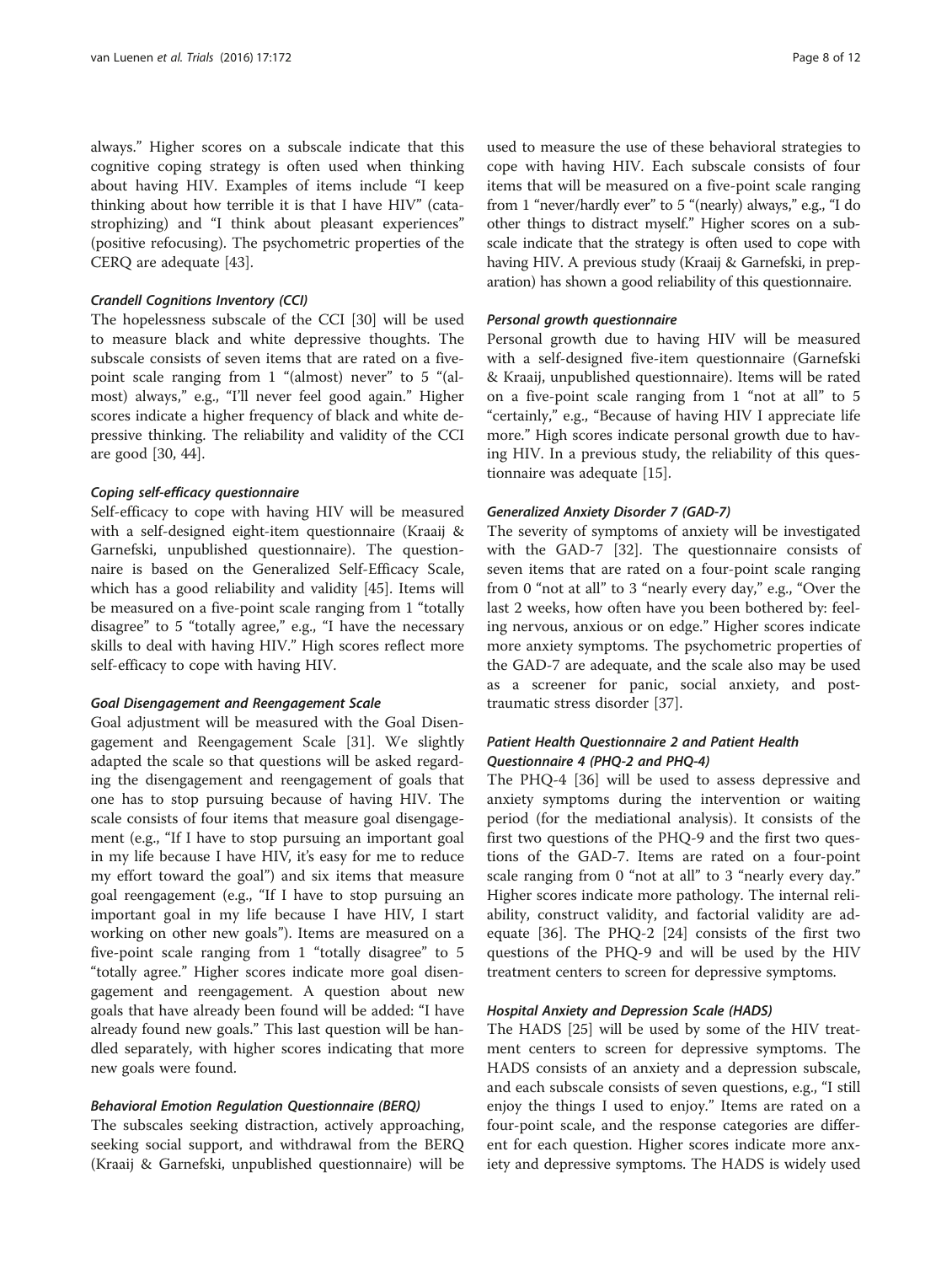and is a reliable and valid questionnaire to screen for anxiety and depressive symptoms [[25](#page-11-0), [46](#page-11-0)].

# Life Events Scale

Life events will be assessed with the Life Events Scale [[33\]](#page-11-0). The scale consists of 17 negative life events (e.g., divorce of parents), and participants indicate if they have not experienced the life event, experienced it longer than 1 year ago, or experienced it last year. For each of the two periods, a total score of negative life events will be calculated.

# Motivation to start with the intervention

Three questions will be used to measure the motivation to start the intervention. Two questions will be asked regarding the expected usefulness of the intervention, and one question about the motivation to start with the intervention. Questions will be answered on a five-point scale, and the scores on the items will be summed.

# **Compliance**

Two measures of program adherence will be used in this study. During the intervention, program adherence will be measured three times by asking participants whether they read the information on the website and performed the exercises. Furthermore, we will monitor whether the participant calls with the coach. These two measures will be handled separately.

#### Dropout and reasons for dropout

Two types of dropout will be investigated three times during the intervention and at T1, T2, and T3. We will register the participants who stopped using the intervention and the participants who did not complete the questionnaires. We will remind participants to fill in the questionnaires. When they drop out, we will ask them why they do not wish to participate anymore to investigate the reasons for dropout. We will examine the difference in dropout between groups and differences between participants who completed and stopped using the intervention.

# Medical data

Medical data will be obtained from the Athena/SHM Cohort Study after consent from the participant. The ATHENA Cohort Study is maintained by Stichting HIV Monitoring, which is supported by the Dutch Ministry of Health via the National Institute for Public Health and Environment (RIVM). The data that will be used include the time since HIV diagnosis, medication use, CD4 cell count, and viral load.

## User satisfaction questionnaire

At T1, we will ask participants about their satisfaction with the self-help program and the coach with a selfdesigned questionnaire. The questionnaire consists of 31 items to evaluate the intervention, for example, the components of the self-help program and the support from the coach. Open-ended and closed-ended questions will be used in the questionnaire. The questions for participants in the control group will concern the support from the coach (13 questions). The answers to these questions will be used to adjust the self-help program before implementing it.

#### Statistical analyses

A two-tailed alpha of .05 will be used for significance testing. All analyses will be based on an intention-totreat (ITT) analysis, which includes all participants who were randomized to one of the groups at the beginning of the study [[47\]](#page-11-0). Baseline differences between conditions will be investigated with chi-square tests for categorical variables and ANOVAs for continuous variables.

To examine the effect of condition on the depressive symptoms at the post-tests, longitudinal multilevel regression analysis (LMRA) will be conducted [[48\]](#page-11-0). A twolevel model will be studied: time at level 1 and participants at level 2. The variable time will have four categories indicating the four time points (T0–T4). The baseline (T0) will be used as reference category. The independent variable is condition, the dependent variable is the score on the PHQ-9 or the CES-D, and several covariates will be included in the model (e.g., sex and age). Multiple imputation for missing data is not necessary in LMRA because it can include participants with missing data on one or more time points [[48\]](#page-11-0). The existence of an effect of HIV treatment center will be investigated exploratory.

Furthermore, Cohen's d will be calculated to indicate within- and between-group effect sizes [\[49\]](#page-11-0). In addition, clinically important differences for individual change in depressive symptoms will be examined. Change scores of 5 or more from the pretest to the post-tests will be considered as clinical important differences for the PHQ-9 [\[50\]](#page-11-0).

With regard to all secondary outcomes, we will study the pre-treatment versus post-treatment changes by using the analyses described above for the PHQ-9 and the CES-D. To examine moderators of the treatment outcome, LMRA will be conducted. Potential moderators will be entered individually. Interaction effects will be investigated (e.g., time x condition x moderator). A limited number of cross-product interactions will be examined, and we will correct for multiple testing. Furthermore, the QUINT (Qualitative Interaction Trees [\[51](#page-11-0)]) method will be used to identify subgroups for which the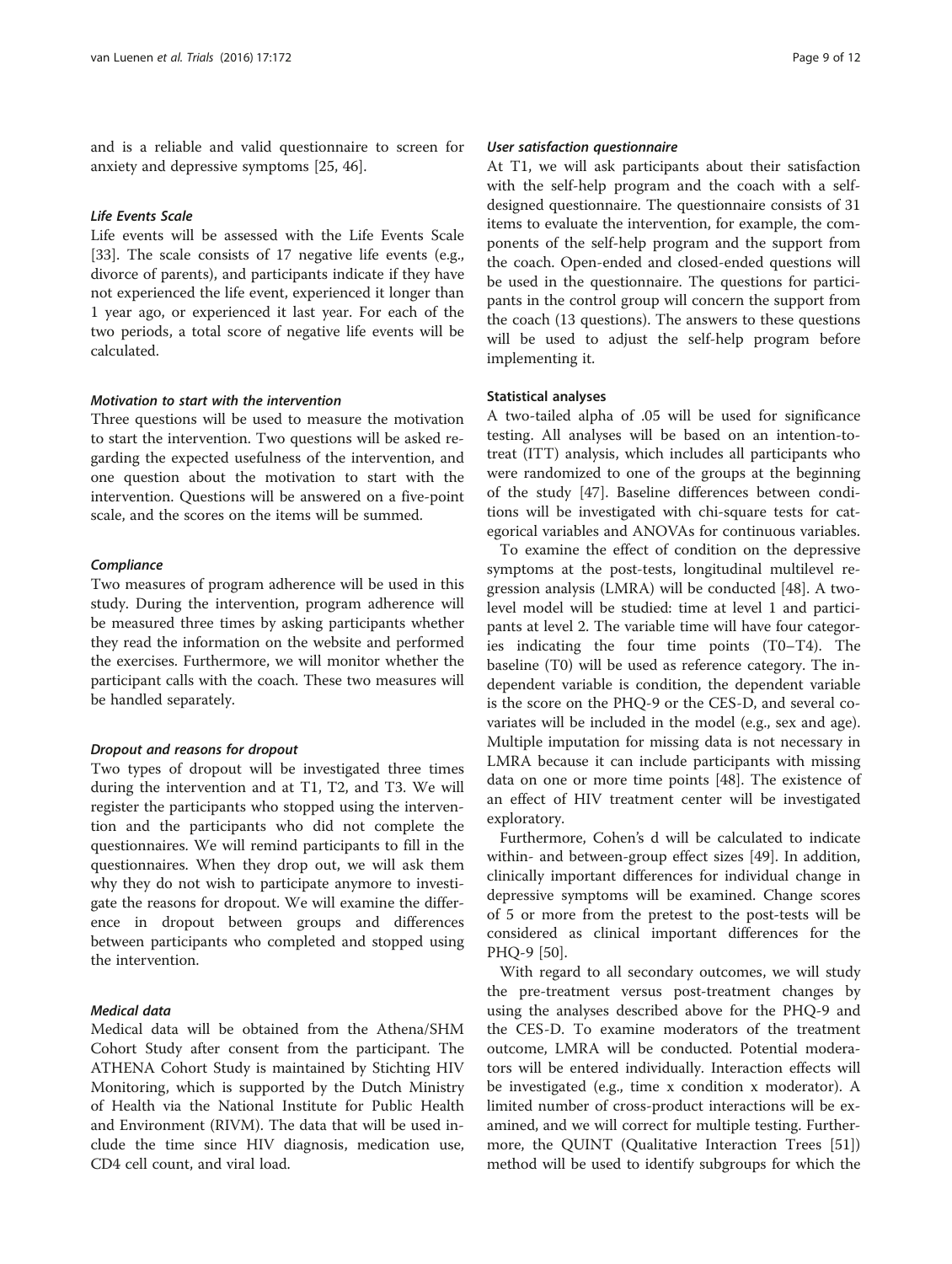<span id="page-9-0"></span>intervention is most effective, by exploratory investigation of the multiple moderators.

Mediation will be tested by examining the indirect effect of the independent variable (condition) on the dependent variable (depressive symptoms) through the proposed mediators. Mediation analysis will be conducted by using latent difference score models, which are recommended with repeated measurements and multiple mediators [[52](#page-11-0)]. These models focus on intraindividual change and individual differences in that change.

# **Discussion**

In the proposed study, we will investigate the effectiveness of an online self-help intervention for PLH with depressive symptoms in a randomized controlled trial. Additionally, moderators and mediators of the treatment outcome will be assessed. This study has some strengths and limitations that will be discussed in the following section. First, a strength of this study is that the self-help program is online, so many people can be reached. Only PLH without Internet or an e-mail address cannot participate, but most people in The Netherlands have access to the Internet. Second, participants can work on the program when and where they want and at their own pace. Third, the content of the program is based on prior research and a needs assessment among PLH [[14](#page-10-0)– [18\]](#page-10-0); that is, the program is designed especially for PLH. Fourth, moderators of the treatment outcome will be studied; we will investigate for whom the program is especially beneficial. Investigations of the effect of personal characteristics on the treatment outcome are useful, so patients could receive the treatment that is most likely to decrease their depressive symptoms. Fifth, mediators of the treatment outcome will be assessed; the mechanisms of change of the intervention will be studied. Knowing more about exactly how the invention works is important. Knowing what is effective would allow the adaptation of the treatment to make it more efficient [[53\]](#page-11-0). Sixth, the support participants receive from the coach is also a strength in this study. The coach will motivate participants to continue with the program, and this will probably decrease the dropout. Lastly, most HIV treatment centers in the Netherlands agreed to screen patients for the study. This means that we will have PLH from across the country participating in the study.

Furthermore, some limitations are present in the study. Patients with severe depressive symptoms and/or suicidal ideation will be excluded from the study. We argue that these patients should be closely monitored by a therapist. We expect that these patients would benefit from the self-help program, as has also been found in previous research [[54\]](#page-11-0), but more intense treatment is desirable for these patients. In addition, the follow-up period of participants in the control group is only 3 months (they may start with the intervention after the 3-month follow-up), while this period is 6 months for the participants in the intervention group. However, we argue that it is not ethical to let people in the control group wait for approximately 8 months before providing the intervention (8 weeks plus 6 months of follow-up). Therefore, the intervention will be offered to the control group after the second post-test. The last limitation concerns the screening of participants for depressive symptoms. We will use a questionnaire with nine items to measure depressive symptoms in PLH. One could argue that a diagnostic interview will screen depressive symptoms more extensively and allow the identification of a possible depressive disorder. However, this approach would be time consuming, and the PHQ-9 is a reliable and valid measure of severity of depressive symptoms [[37\]](#page-11-0). Furthermore, the program is designed for people with mild to moderate depressive symptoms, so a diagnosis of depression is not an inclusion criterion for participation in the study.

To conclude, in the proposed study, we will evaluate an online self-help program for PLH with depressive symptoms. Since depressive symptoms exist frequently in PLH, low-cost and low-stigmatizing interventions are needed for these individuals. The proposed study offers an online self-help program that complies with this request. If the self-help program proves to be effective in the proposed study, implementation of the website will be done in cooperation with the Dutch patient organization (HIV Vereniging Nederland) and HIV treatment centers. Furthermore, the program may be implemented in other countries as well.

#### Trial status

Patient recruitment is completed.

# Additional file

[Additional file 1:](dx.doi.org/10.1186/s13063-016-1292-6) SPIRIT Checklist. (DOC 120 kb)

#### Abbreviations

BADS: Behavioral Activation for Depression Scale; BERQ: Behavioral Emotion Regulation Questionnaire; CBT: cognitive behavioral therapy; CCI: Crandell Cognitions Inventory; CD4: cluster of differentiation 4; CERQ: Cognitive Emotion Regulation Questionnaire; CES-D: Center of Epidemiologic Studies Depression Scale; ERQ: Emotion Regulation Questionnaire; GAD-7: Generalized Anxiety Disorder 7; HAART: highly active antiretroviral therapy; HADS: Hospital Anxiety and Depression Scale; ICC: intracluster correlation coefficient; ITT: intent-to-treat; LMRA: longitudinal multilevel regression analysis; LUMC: Leiden University Medical Center; PASS: Power Analysis and Sample Size Software; PHQ-2: Patient Health Questionnaire 2; PHQ-4: Patient Health Questionnaire 4; PHQ-9: Patient Health Questionnaire 9; PLH: people living with HIV; QUINT: Qualitative Interaction Trees.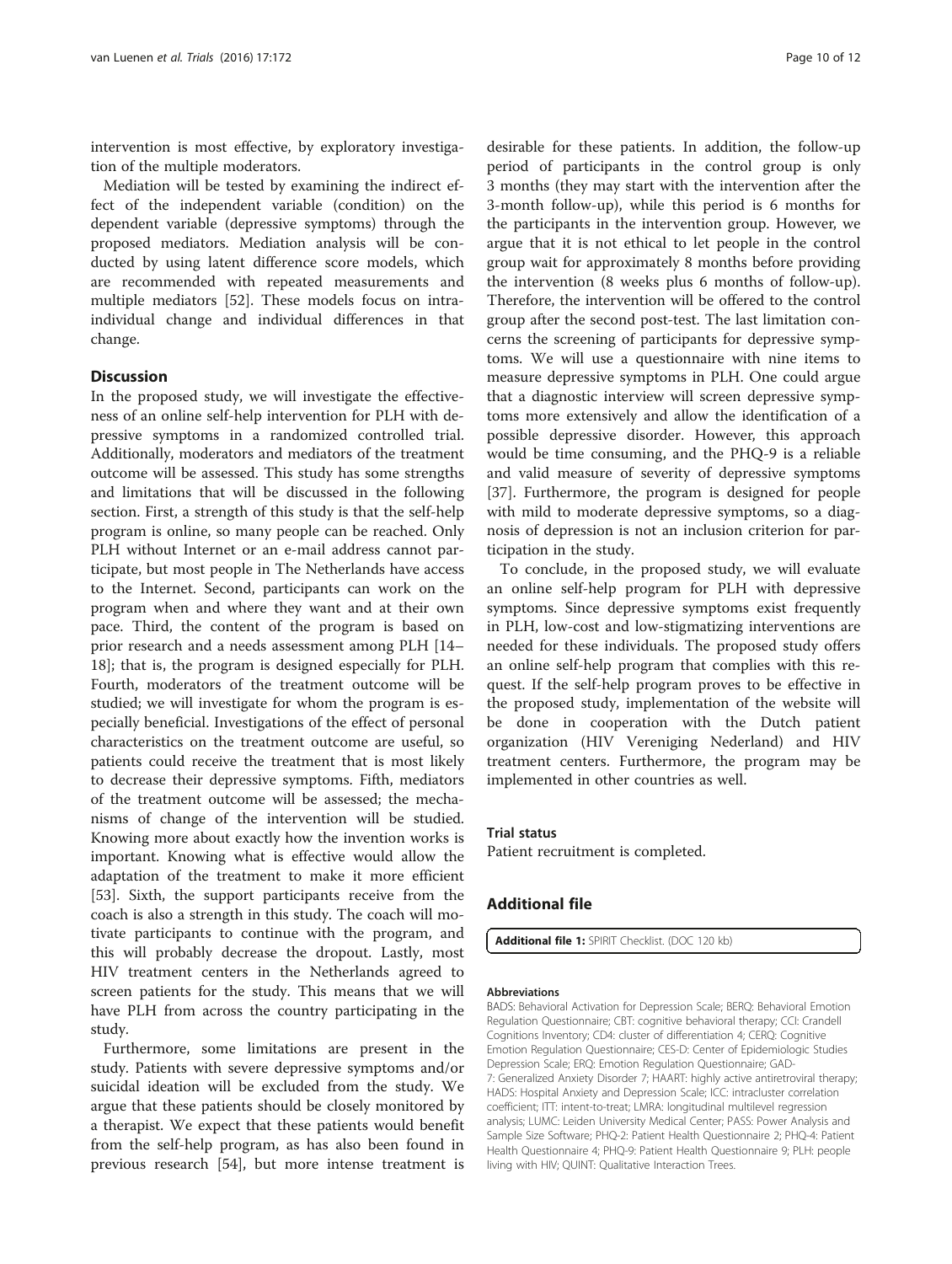#### <span id="page-10-0"></span>Competing interests

The author(s) declare that they have no competing interests.

#### Authors' contributions

SvL, VK, PS, and NG designed the study and composed the manuscript. All authors read and approved the final manuscript.

#### Acknowledgements

The proposed study is supported by the Aids Fonds (file number 2013027). We thank Elise Dusseldorp for her advice on the statistical analysis section. The HIV treatment centers will screen people with HIV on depressive symptoms and deliver data for the Athena/SHM Cohort Study. We thank the following nursing consultants and doctors for their efforts and collaboration: Academic Medical Centre of the University of Amsterdam, Amsterdam. HIV treating physicians: JM Prins, JTM van der Meer, FWMN Wit, MH Godfried, P Reiss, T van der Poll, FJB Nellen, SE Geerlings, M van Vugt, WJ Wiersinga, M van der Valk, A Goorhuis, and JW Hovius. HIV nurse consultants: J van Eden, A Henderiks, AMH van Hes, M Mutschelknauss, HE Nobel, and FJJ Pijnappel. Admiraal De Ruyter Ziekenhuis. Goes. HIV treating physicians: M van den Berge and A Stegeman. HIV nurse consultants: S Baas and L Hage. Flevoziekenhuis, Almere. HIV treating physician: J Branger. HIV nurse consultants: CJHM Duijf-van de Ven and FA van Truijen-Oud. Haga Ziekenhuis, Den Haag. HIV treating physicians: EF Schippers and C van

Nieuwkoop. HIV nurse consultants: JM van IJperen and J Geilings. HIV Focus Centrum (DC Klinieken), Amsterdam. HIV treating physician: A van Eeden. HIV nurse consultants: W Brokking, M Groot, and LJM Elsenburg. Isala, Zwolle. HIV treating physicians: PHP Groeneveld and JW Bouwhuis. HIV nurse consultants: JF van den Berg and AGW van Hulzen.

Kennemer Gasthuis, Haarlem. HIV treating physicians: SFL van Lelyveld and R Soetekouw. HIV nurse consultants: N. Hulshoff, LMM van der Prijt, M Schoemaker, and JM van der Swaluw.

Leids Universitair Medisch Centrum, Leiden. HIV treating physicians: FP Kroon, MGJ de Boer, H Jolink, and AM Vollaard. HIV nurse consultants: W Dorama, C Moons, and N van Holten.

Maasstad Ziekenhuis, Rotterdam. HIV treating physicians: JG den Hollander and K Pogany. HIV nurse consultants: M Kastelijns, JV Smit, E Smit, and D Struik.

MC Zuiderzee, Lelystad. HIV treating physicians: S Weijer and R El Moussaoui. HIV nurse consultant: AS Cents-Bosma.

Medisch Centrum Alkmaar, Alkmaar. HIV treating physicians: W Kortmann and G van Twillert. HIV nurse consultants: D Pronk and FA van Truijen-Oud. Medisch Centrum Haaglanden, Den Haag. HIV treating physicians: EMS Leyten and LBS Gelinck. HIV nurse consultants: A van Hartingsveld, C Meerkerk, and

GS Wildenbeest. Medisch Centrum Leeuwarden, Leeuwarden. HIV treating physicians: MGA van

Vonderen, DPF van Houte, and LM Kampschreur. HIV nurse consultants: K Dijkstra and S Faber.

Medisch Spectrum Twente, Enschede. HIV treating physicians: GJ Kootstra and CE Delsing. HIV nurse consultants: M van der Burg-van der Plas and H Heins. Onze Lieve Vrouwe Gasthuis, Amsterdam. HIV treating physicians: K Brinkman, PHJ Frissen, WL Blok, WEM Schouten, and GEL van den Berk. HIV nurse consultants: CJ Brouwer, GF Geerders, K Hoeksema, MJ Kleene, IB van der Meché, AJM Toonen, and S Wijnands.

Radboud UMC, Nijmegen. HIV treating physicians: PP Koopmans, M Keuter, AJAM van der Ven, HJM ter Hofstede, ASM Dofferhoff, and R van Crevel. HIV nurse consultants: M Albers, MEW Bosch, KJT Grintjes-Huisman, and BJ Zomer.

Rijnstate, Arnhem. HIV treating physicians: C Richter, JP van der Berg, and EH Gisolf. HIV nurse consultants: G ter Beest, PHM van Bentum, and N Langebeek.

Slotervaartziekenhuis, Amsterdam. HIV treating physicians: JW Mulder, SME Vrouenraets, and FN Lauw. HIV nurse consultants: MC van Broekhuizen, H Paap, and DJ Vlasblom.

Stichting Medisch Centrum Jan van Goyen, Amsterdam. HIV treating physician: DWM Verhagen. HIV nurse consultants: MC van Broekhuizen and H Paap. St. Elisabeth Ziekenhuis, Tilburg. HIV treating physicians: MEE van Kasteren and AE Brouwer. HIV nurse consultants: BAFM de Kruijf-van de Wiel, MHJ Kuipers-Jansen, and BJM van der Ven.

Universitair Medisch Centrum Groningen, Groningen. HIV treating physicians: WFW Bierman, EH Scholvinck, S van Assen, KR Wilting, and Y Stienstra. HIV nurse consultants: H de Groot-de Jonge, PA van der Meulen, DA de Weerd, and J Ludwig.

Universitair Medisch Centrum Utrecht, Utrecht. HIV treating physicians: AIM Hoepelman, MME Schneider, T Mudrikova, PM Ellerbroek, JJ Oosterheert, JE Arends, RE Barth, and MWM Wassenberg. HIV nurse consultants: DHM van Elst-Laurijsen, EEB van Oers-Hazelzet, JC Patist, and SCJM Vervoort. VU Medisch Centrum, Amsterdam. HIV treating physicians: EJG Peters, MA van Agtmael, M Bomers, and J de Vocht. HIV nurse consultants: M. Heitmuller and L. Laan.

#### Received: 14 November 2015 Accepted: 15 March 2016 Published online: 31 March 2016

#### References

- 1. Cruess DG, Evans DL, Repetto MJ, Gettes D, Douglas SD, Petitto JM. Prevalence, diagnosis, and pharmacological treatment of mood disorders in HIV disease. Biol Psychiatry. 2003;54:307–16.
- Sherr L, Clucas C, Harding R, Sibley E, Catalan J. HIV and depression-a systematic review of interventions. Psychol Health Med. 2011;16:493–527.
- 3. Bravo P, Edwards A, Rollnick S, Elwyn G. Tough decisions faced by people living with HIV: a literature review of psychosocial problems. AIDS Rev. 2010; 12:76–88.
- 4. Gonzalez JS, Batchelder AW, Psaros C, Safren SA. Depression and HIV/AIDS treatment nonadherence: a review and meta-analysis. J Acquir Immune Defic Syndr. 2011;58:181–7.
- Brown JL, Vanable PA. Cognitive-behavioral stress management interventions for persons living with HIV: a review and critique of the literature. Ann Behav Med. 2008;35:26–40.
- Carrico AW, Antoni MH. Effects of psychological interventions on neuroendocrine hormone regulation and immune status in HIV-positive persons: a review of randomized controlled trials. Psychosom Med. 2008;70: 575–84.
- 7. Crepaz N, Passin WF, Herbst JH, Rama SM, Malow RM, Purcell DW, et al. Meta-analysis of cognitive-behavioral interventions on HIV-positive persons' mental health and immune functioning. Health Psychol. 2008;27:4–14.
- 8. Scott-Sheldon LAJ, Kalichman SC, Carey MP, Fielder RL. Stress management interventions for HIV+ adults: a meta-analysis of Randomized controlled trials, 1989 to 2006. Health Psychol. 2008;27:129–39.
- Spies G, Asmal L, Seedat S. Cognitive-behavioural interventions for mood and anxiety disorders in HIV: a systematic review. J Affect Disord. 2013;150: 171–80.
- 10. Swendeman D, Ingram BL, Rotheram-Borus MJ. Common elements in selfmanagement of HIV and other chronic illnesses: an integrative framework. AIDS Care. 2009;21:1321–34.
- 11. Cuijpers P, Donker T, van Straten A, Li J, Andersson G. Is guided self-help as effective as face-to-face psychotherapy for depression and anxiety disorders? A systematic review and meta-analysis of comparative outcome studies. Psychol Med. 2010;40:1943–57.
- 12. Gellatly J, Bower P, Hennessy S, Richards D, Gilbody S, Lovell K. What makes self-help interventions effective in the management of depressive symptoms? Meta-analysis and meta-regression. Psychol Med. 2007;37:1217–28.
- 13. Williams C, Martinez R. Increasing Access to CBT: stepped care and cbt self-help models in practice. Behav Cogn Psychother. 2008;36:675.
- 14. Garnefski N, Kraaij V, Schroevers MJ. Leven met HIV: zelfhulpboek voor het omgaan met HIV [Living with HIV: self-help book for coping with HIV]. Amsterdam: Drukkerij Raddraaier; 2010.
- 15. Kraaij V, Garnefski N, Schroevers MJ, van der Veek SM, Witlox R, Maes S. Cognitive coping, goal self-efficacy and personal growth in HIV-infected men who have sex with men. Patient Educ Couns. 2008;72:301–4.
- 16. Kraaij V, van der Veek SM, Garnefski N, Schroevers M, Witlox R, Maes S. Coping, goal adjustment, and psychological well-being in HIV-infected men who have sex with men. AIDS Patient Care STDS. 2008;22:395–402.
- 17. van der Veek SM, Kraaij V, Van Koppen W, Garnefski N, Joekes K. Goal disturbance, cognitive coping and psychological distress in HIV-infected persons. J Health Psychol. 2007;12:225–30.
- 18. Kraaij V, van Emmerik A, Garnefski N, Schroevers MJ, Lo-Fo-Wong D, van Empelen P, et al. Effects of a cognitive behavioral self-help program and a computerized structured writing intervention on depressed mood for HIV-infected people: a pilot randomized controlled trial. Patient Educ Couns. 2010;80:200–4.